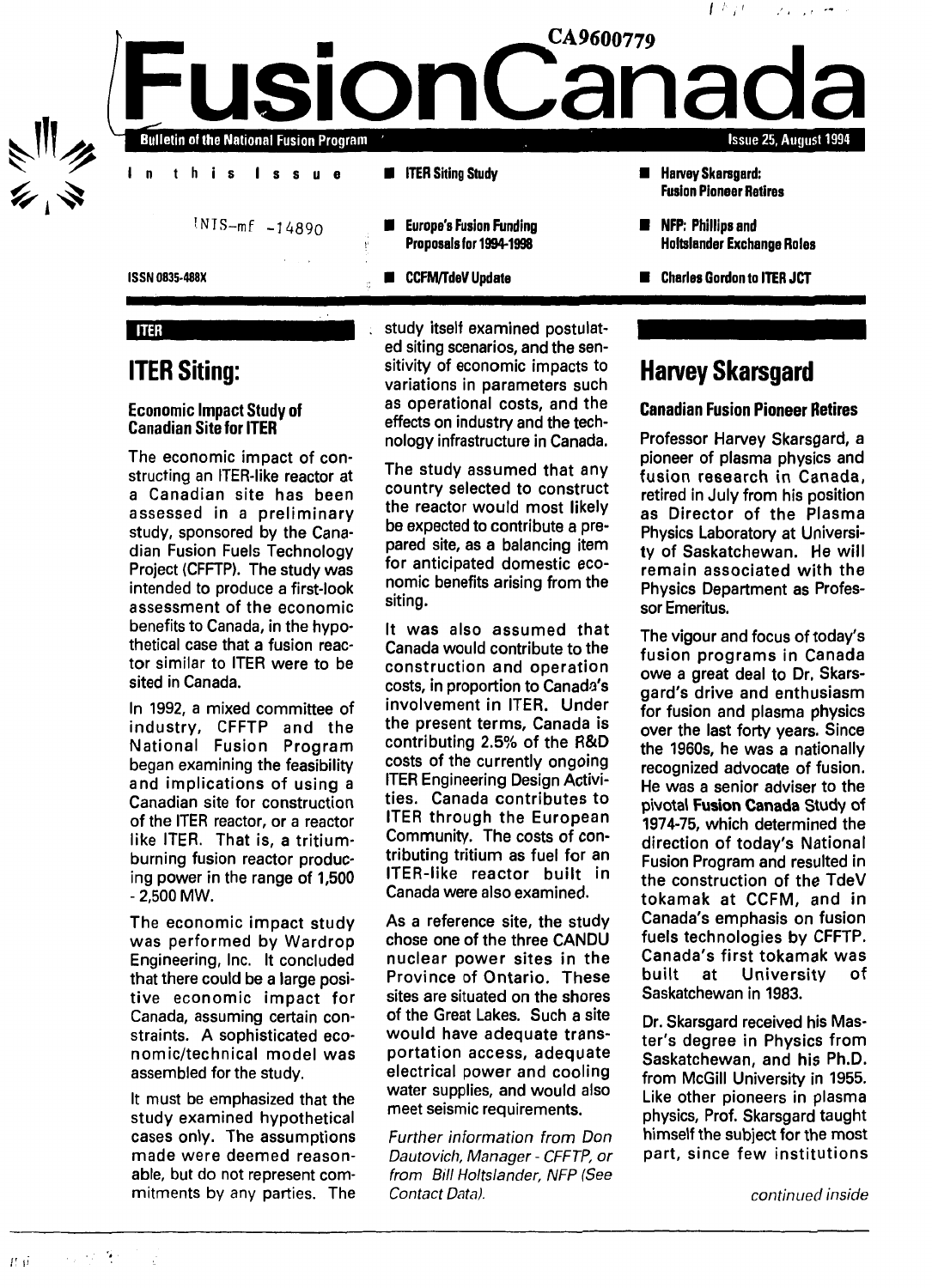### CCFM - Centre canadien de fusion magnétique

《三分》

# **CCFM/TdeV Update**

### Biased divertor experiments with auxiliary LH heating

With the TdeV tokamak, CCFM continues its work on biased divertor research, now done with the addition of 3.7 GHz radiofrequency (RF) lower hybrid current drive and auxiliary heating.

It has been established that electrically biased plasma operation with pumped divertors is compatible on TdeV with RF power injection. Biased divertor operation is improved by the RF auxiliary heating.

Routine operation of TdeV is with biased plasma, pumped divertor operation, and with RF current drive/plasma heating at RF power levels typically in the range 400 - 800 kW. TdeV is now operated almost exclusively in single null plasma geometry, so that only one divertor is in use, and is fuelled with deuterium gas. Plasma chamber wall conditioning by boronization with diborane gas is also routine.

Since May, the upper divertor geometry was modified with new divertor plates and electrical configuration, giving better control of radial electric field in the plasma's edge, or scrape off layer.

Compact toroid fuelling results have been good. It is now established that high velocity compact plasma toroids injected into TdeV have penetrated the central plasma to increase central plasma density.

Some operating parameters have been extended on TdeV:

**a** A new high plasma density of 7.9  $\times$  10" m $^{\text{-3}}$  has been achieved, because of improved plasma chamber wall conditioning by boronization. This is now done with the automated boronization system,

## **Harvey Skarsgard** continued

taught plasma physics in the 1950s and early 1960s. He invented the plasma betatron, a toroidal device geometrically and magnetically similar to a tokamak, but intended to produce high flux, high energy electron beams. It was during the betatron work that he encountered - unexpectedly the phenomenon now known as turbulent plasma heating. He explored turbulent heating assiduously, and is widely known for his valuable contributions to plasma physics in that area.

One of his greater achievements in plasma physics was to attract and direct a number of very capable researchers and post-doctoral fellows, and to train many post-graduate students. He established the Plasma Physics Laboratory at University of Saskatchewan. On Dr. Skarsgard's retirement, Prof. Akira Hirose has been appointed Director of that Laboratory.

Well-wishers may reach Dr. Skarsgard at University of Saskatchewan Physics Department: (306) 966-6436, fax (306) 966-6400.

installed some months ago, using deuterated diborane gas glow discharges.

- Plasma pulse length has been increased to a TdeV record of 3.8 seconds by driving some of the plasma current (210 kA nominal) with the 3.7 GHz lower hybrid RF system. The RF system typically operates for about 2.5 seconds during a 3.8 second pulse, with a 3.5 second "flat top" plasma current plateau.
- Maximum RF lower hybrid power injected into the plasma has reached 870 kW, albeit at fairly low plasma density (~2 x 1019 m<sup>-3</sup>).
- **B** Helium pumping performance, via the biased divertors, has been improved somewhat. The ratio of helium evacuation time to plasma energy confinement time provides a figure of merit indicating the effective helium removal rate from the plasma. The lower this ratio, the better the helium removal efficacy will be. With the new divertor, under negative biasing, a ratio of about 10 has been achieved, compared with a ratio of about 20 achieved last year. This helium extraction performance is in the range that fusion reactors are expected to need.

Experiments to characterize the coupling and deposition of lower hybrid RF energy into the plasma are consuming much effort. The RF multijunction antenna is electrically isolated to 'float' at a potential dictated by TdeV operating conditions, and the antenna can be moved radially to adjust the distance between the antenna mouth and the plasma separatrix (the outermost closed magnetic flux contour). The size of the antenna-plasma gap is found to have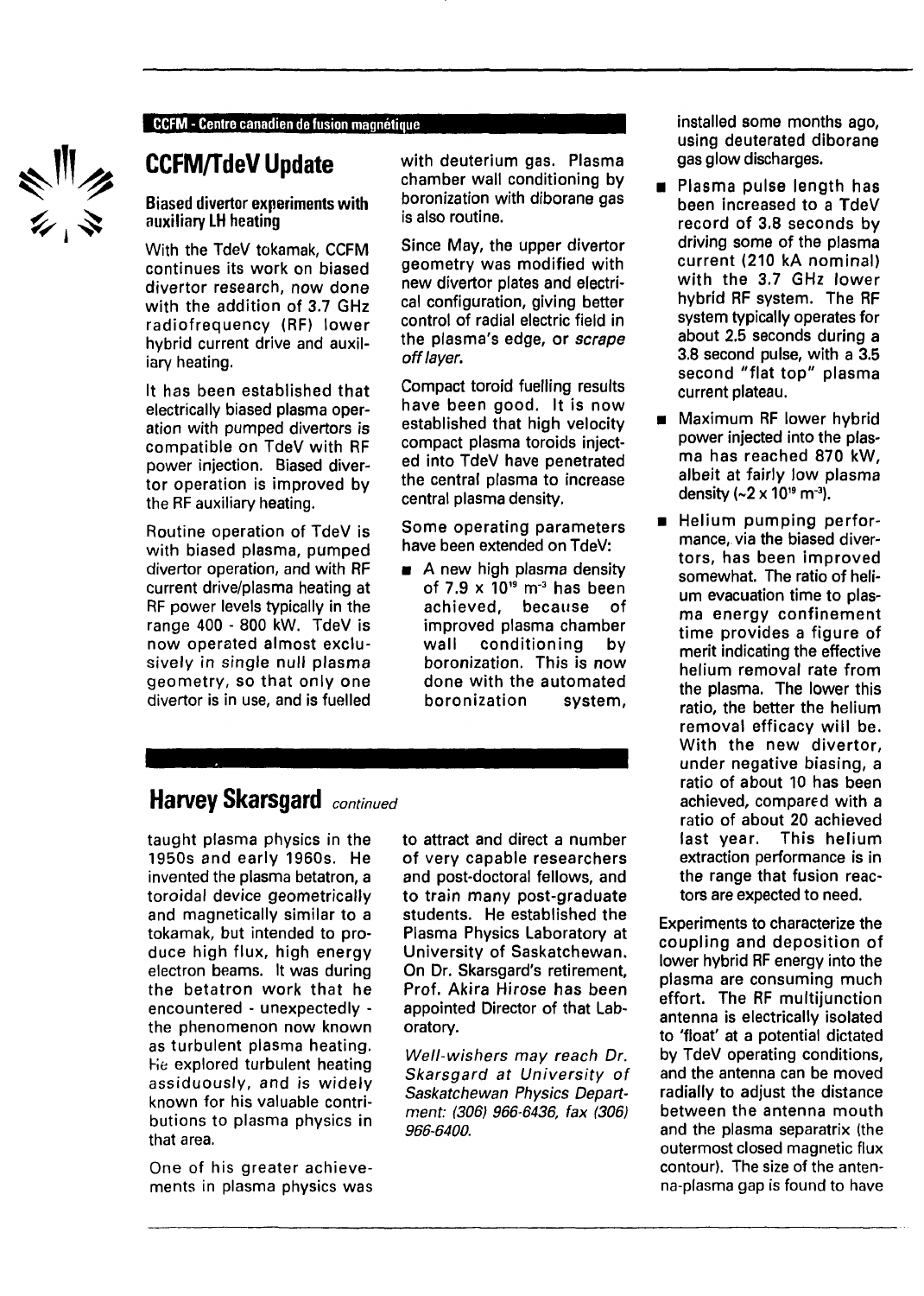#### INTERNATIONAL

## **Europe's Fusion Funding 1994-1998**

### **Euratom's Proposals for Fusion**

In autumn this year, the Council of the European Union (EU) will decide on the next four-year fusion R&D program for the European Atomic Energy Community (Euratom). Euratom coordinates the whole fusion R&D program of the European Community.

The fusion programs of Canada and of Euratom have been linked since 1986 by bilateral cooperation agreements, and Canada contributes to the International Thermonuclear Experimental Reactor through Europe. In view of the these Canada-Europe associations in fusion R&D, we present for the information of our readers an outline of Euratom's proposals for its program funding and activities for the next four years. The information was released earlier this year by the European Commission and published in full in the Official Journal of the European Communities.

The new Euratom budget for fusion activities is estimated at Ecu 840 million, to be spent over the four-year period January 1, 1995 to December 31, 1998. One Ecu (European Currency Unit) is equivalent, in August 1994, to about 1.6 Canadian Dollars, or 1.22 US dollars. Because the bulk of this money is core funding, which supplements fusion spending in individual European countries, the actual total four-year level of fusion spending will be much greater. Budget proposals are drafted by the European Commission (EC), on behalf of Euratom. The funding can be reviewed in 1996.

Euratom-funded fusion work concentrates on magnetic fusion in toroidal geometry. Work on other approaches, including inertial confinement, is at the level of 'keep-in-touch' activities. Europe's priority fusion objective, from 1994 to 1998, is to establish the engineering design of the Next Step reactor. This is seen as being done via Europe's participation in the Engineering Design Activities (EDA) of the International Thermonuclear Experimental Reactor (ITER).

Canada and Euratom have had bilateral fusion collaboration agreements since 1986. Currently, Canada and the EC have negotiated renewal, on an expanded basis, of the most recent Canada-Euratom fusion bilateral agreement, and the renewed agreement is awaiting ratification. Under these bilateral fusion agreements, Canadian companies and R&D sites are eligible to participate, where appropriate, in EU-funded fusion R&D programs.

The European Union mechanism for providing common fusion R&D funds is via consecutive four-year R&D programs, under an overall EC program known as the 'Framework Program in the field of Research and Technological Development'. The framework program sets out the long term objectives in the different domains of activities (which are then further specified in the socalled 'specific' programs), and sets out the level of activity in each domain. In effect, the framework program is a combination of policy and strategy. The global budget of the EU 1994-1998 Framework Program for nuclesr and non-nuclear R&D is 12.3 billion Ecu, dispensed primarily on a costshared basis.

on Euratom's analysis of its own projected fusion programs and on Europe's participation in international fusion including the ITER EDA.

### **Two 'Specific' Programs Covering EU Fusion Activities**

The estimated Ecu 840 million fusion budget is supplied from two separate 'specific' programs.

The largest of these two programs provides the main fusion funding, estimated at Ecu 794 million. This can be considered as core or 'base' funding; EC funds for a specific project or activity are generally complemented by co-funding from the country or site hosting that project or activity. Monies from this funding program are allocated among identified R&D programs at sites throughout the 12 countries of the EU, and in Switzerland and Sweden which are Euratom associate countries. Because of the co-funding, the Ecu 794 million common funding program anchors a total fusion spending in Europe that might be more than double that amount.

Proposed allocation of the Ecu 794 million is as follows:

| <b>Next Step Activities</b><br>(chiefly ITER EDA) | 40 - 50 %                 |
|---------------------------------------------------|---------------------------|
| Joint European Torus<br>(JET Joint Undertaking)   | $22 - 32%$                |
| <b>Concept Improvements</b>                       | 22 - 32 %                 |
| Long Term Technology                              | 5-9%                      |
|                                                   | 100 % (= Ecu 794 million) |

Economic and safety issues will play an essential role in the progress of the whole EU fusion program. In JET, they are an integral part of the site's efforts; in the three other areas above, the issues will receive about 10% of the budget.

Funding estimates are based The second of the two'specific'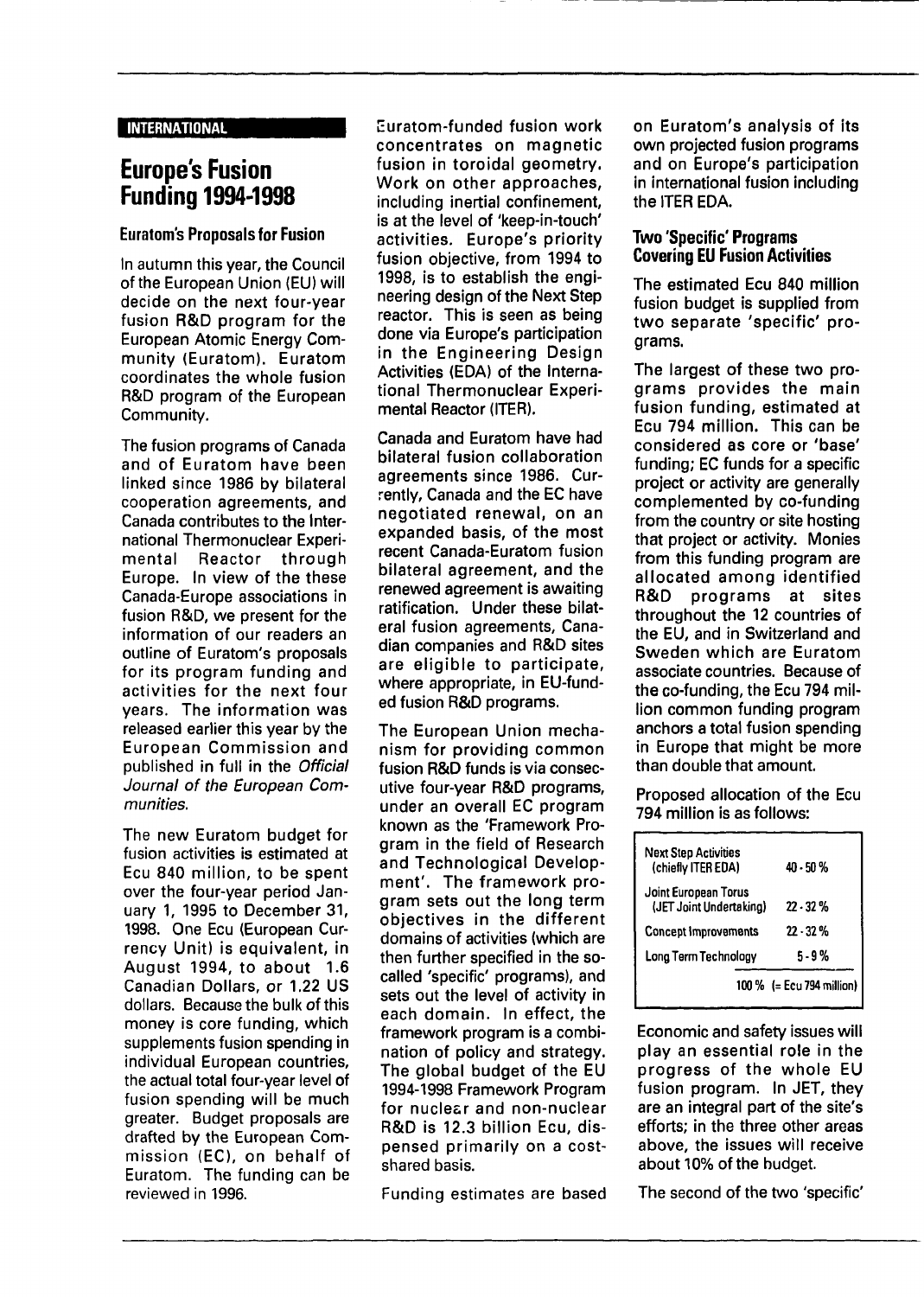### **TITER**

# **New Director for ITER Joint Central Team**

Dr. Paul-Henri **Rebut has** stepped down as Director **of** the Joint Central Team (JCT) of the International Thermonuclear Experimental Reactor (ITER). Dr. Robert Aymar, of France's Commissariat à l'Énergie Atomique (CEA), was appointed by the ITER Council at its July 27-28 meeting to replace Dr. Rebut as Director of the ITER JCT. Dr. Aymar's appointment was made effective from the meeting date.

Or, behalf of Canadian **fusion** workers, the National Fusion Program wishes to express its appreciation of Dr. Rebut's dedication, leadership and contributions as ITER **JCT** Director.

Before being appointed Director of the JCT, Dr. Aymar was Directeur des Sciences de la

**Matière for CEA, and before that was head of the Tore Supra Project, a large superconducting-magnet tokamak in France. Like Dr. Rebut before him, Dr. Aymar faces the demanding task of coordinating the research and design work of three JCT sites and four Home Teams, spread across three continents, towards producing a coherent** and **practical ITER reactor design. The National Fusion Program extends its best wishes to Dr. Aymar and his team,** and **looks forward to continuing Canada's involvement in the ITER EDA.**

### **TTER**

## **Safety Expert for ITER JCT**

### **San Diego**

**Dr. Charles Gordon, a Canadian senior nuclear safety expert, is joining the Joint Central Team (JCT) of the ITER Engineering Design Activities (EDA). He will begin work in safety and licensing activities at the JCT's San Diego Joint Work Site in October, working in the Nuclear Integration Division under Dr. Genn Saji.**

**Dr. Gordon is a Supervising Design Engineer with Ontario Hydro in the reactor safety department in Toronto. He has in the past been attached at JET to perform fusion safety studies and reviews. His San Diego attachment is funded by the Canadian Fusion Fuels Technology Project.**

### **NATIONAL FUSION PROGRAM**

### **Exchange of Roles in NFP Office**

#### **Dr. Bill Holtslander Dr. Gil Phillips**

In the office of the National Fusion Program (NFP), Bill Holtslander and Gil Phillips have exchanged jobs effective July 1, 1994.

Bill Holtslander has been appointed as NFP's Manager-Fusion Fuels. In this position, he will provide liaison between NFP and the Canadian Fusion Fuels Technology Project (CFFTP). This role includes working with CFFTP to continue developing and strengthening Canada's R&D in fuelling and tritium handling technologies, and remote handling. Dr. Holtslander has considerable experience of working in tri**tium technology with AECL and was previously Manager-International Program for NFP.**

**Gil Phillips is now appointed Manager-International Program for NFP. In this position, he is responsible for NFP liaison in international matters, including adoption and management of bilateral collaboration agreements with other fusion programs, including those of Europe, the USA and Japan. Before joining NFP in 1987 as Manager-Fusion Fuels, Dr.** Phillips was a reactor physicist.

Phillips and **Holtslander** will maintain their present responsibilities concerning Canada's **involvement in the international fusion collaboration agreements of the International Energy Agency (IEA). Dr. Phillips will continue to represent Canada for the IEA Fusion Materials agreement. Dr. Holtslander will continue to represent Canada for the IEA Environmental Safety and Economics agreement and for the Nuclear Technology of Fusion Reactors agreement. In addition, Dr. Phillips will continue as NFP representative on the CFFTP Industrial Advisory Committee. Dr. Charles Daughney of NFP** continues **to** represent Canada for the **IEA** TEXTOR agreement.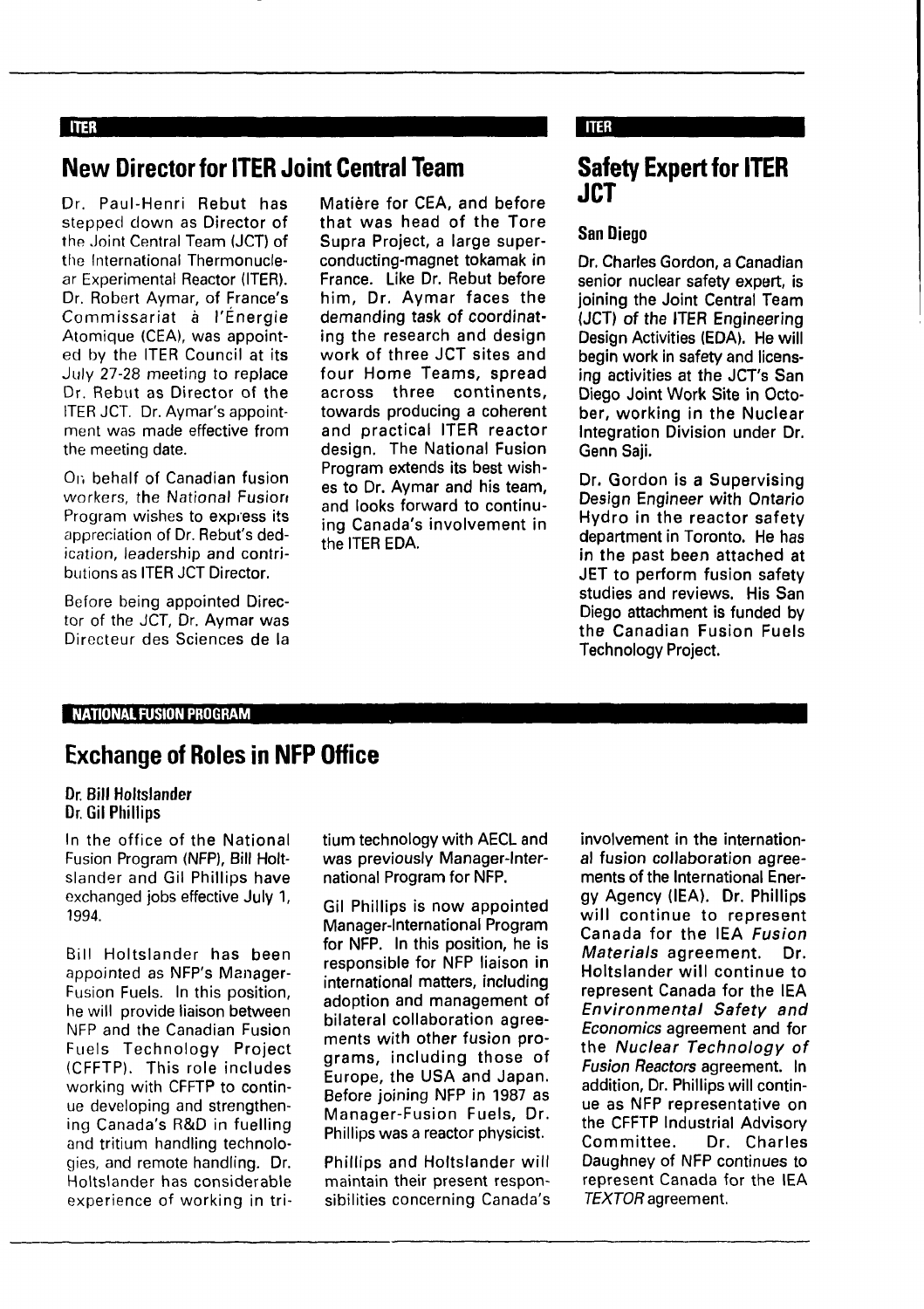a significant effect on RF coupling and on RF energy deposition in the plasma. Two special diagnostics are now in use to observe the high speed electrons generated by RF injection and current drive. An electron cyclotron transmission diagnostic (a form of microwave absorption spectrometer) is operational - it was developed by University of Maryland in conjunction with CCFM. A new hard X ray spectrometer observes the bremsstrahlung radiation resulting from deceleration of high speed electrons in collision with plasma ions.

### Compact Toroid Fuelling

CCFM researchers are now satisfied that centre fuelling of the plasma on TdeV, without disruptions, has been achieved by injection of high speed compact toroid (CT) plasma spheromaks. A Canadian-built compact toroid fueller (CTF) was used to launch CTs at speeds up to 220 km/s, penetrating to the TdeV central plasma, with the TdeV toroidal magnetic field ( $B_T$ ) between 0.73 tesla and 1 tesla. It is believed that this is the first time a mediumsized tokamak has been fuelled without tokamak plasma disruption using a CTF. For these experiments, TdeV was operated in double-null plasma configuration with plasma densinguranon with plasma uchsi<br>ties between 1 and 2 x 1019 m<sup>3</sup>

Typical CT parameters measured in the CTF, before injection into TdeV, are: average velocity 120 - 220 km/s, density of 2 -  $7 \times 10^{20}$  m<sup>-3</sup>, mass of 10 -30 micrograms, and a CT poloidal magnetic field of 0.4 - 0.8 tesla.

In the tests with  $B_T$  at 1 tesla, the CT injection increased TdeV particle inventory by more than 30%. Central density peaked less than 0.5 milliseconds after particle injection, and the higher plasma density lasted a few milliseconds. By contrast, an ordinary fuelling pulse by gas puffing at the plasma edge causes central plasma density to peak after perhaps 12 milliseconds or more.

At  $B_T = 1.5$  tesla, only partial penetration of the TdeV plasma by the CT was achieved. To fully penetrate the plasma at  $B_T \geq 1.5$  tesla, higher CT injection velocities would be required, beyond the capability of the CTF in its present form.

It is recognized that these are early results, but CCFM staff believe that they are sufficiently encouraging that further exploration of CT fuelling technology for tokamaks is warranted, especially in view of the fact that no completely satisfactory technology is yet available for fuelling future tokamak fusion reactors.

### **New Divertor Configuration**

The upper divertor design was modified to install a new divertor plate, made of carbon fibre composites. This new plate is electrically grounded. With this configuration, it is possible to control the radial electric field in the plasma scrape off layer (SOL) entirely from within the divertor. It is now well established that the SOL radial electric field has a vital role in determining SOL behaviour, and thereby greatly influences divertor particle collection, the tokamak power deposition profile and numerous other plasma behaviour aspects. The new divertor design was also aimed at exploring the beneficial effects of positive plasma biasing. A new divertor outer neutralizer plate, instrumented with more flush-mounted Langmuir probes, was also installed.

The new configuration has shown good performance with

negative plasma biasing, contributing to improved particle retention (as evidenced by more easily controlled divertor pressures) and the observed improvement in helium removal from the main plasma. Easily controlled **ExB** particle flow towards the active divertor is observed with negative biasing. With positive biasing, however, the new divertor does not function as well as model predictions indicate. Investigations continue.

Further information: TdeV Research - Brian Gregory (514) 652-8729: TdeV Operations - Real Décoste (514) 652-8715: CT Fuelling - Roger Raman (514) 652-8859. Or fax CCFM (514) 652-8625.

### **EDUCATION**

### **Fusion Education Booklet**

Readers are reminded that the illustrated colour brochure "Fusion: Energy for the Future" is available, free of charge, for teaching and education purposes. English and French editions are available.

The 32 page booklet, in  $8\frac{1}{2}$ " x 11" format, explains the fusion process and fusion reactor concepts at a level suitable for high school students and the general public. Environmental, fuel supply and waste management aspects are also addressed. In its second half, the booklet gives overviews of Canada's fusion program and of the ITER collaboration. The booklet was produced as a public service by the National Fusion Program.

Quantities up to 50 copies (either language or both) are available by contacting the FusionCanada editorial office operated by Macphee Technical Corp. (see Contact Data).